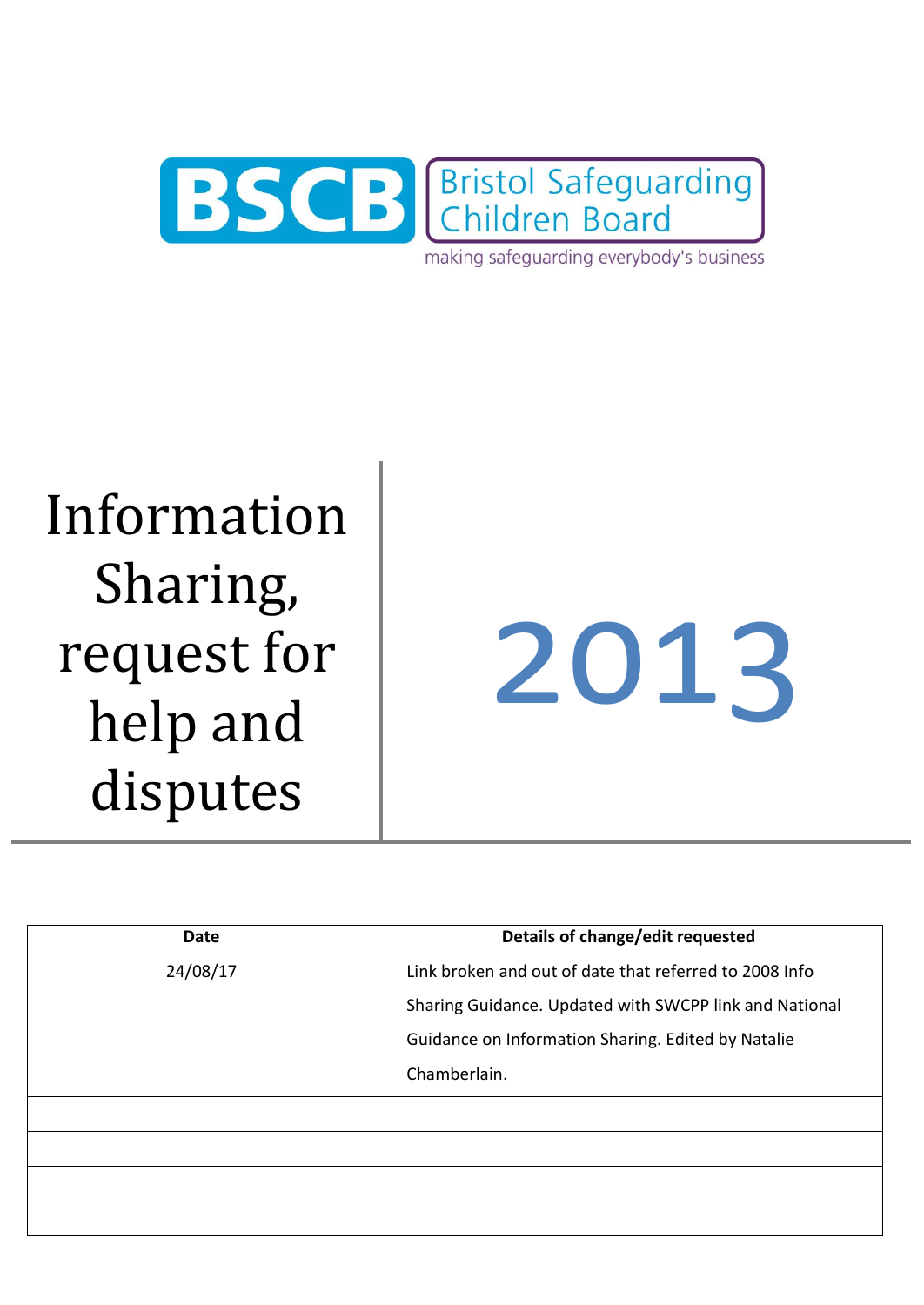# **Information sharing, requests for help and disputes**

The information in this section provides guidance on:

- Information Sharing
- Request for help
- **Consent**
- **Disputes**

# **Information Sharing**

Before any information is shared with another agency and in particular a request for help to 'First Response' for early help or Children's Social Care, all professionals should ensure that the decision to share information with another agency is undertaken in accordance with the [Information Sharing Guidance](https://www.proceduresonline.com/swcpp/bristol/p_info_sharing.html) (SWCPP). Information sharing: Advice for practitioners providing safeguarding services to children, young [people, parents and carers](https://www.gov.uk/government/uploads/system/uploads/attachment_data/file/419628/Information_sharing_advice_safeguarding_practitioners.pdf) is more detailed government guidance (2015) for practitioners.

## **Requestfor help**

A request for help, to First Response, can be made in writing, by phone or e-mail. If you are unsure about whether you should make a 'request for help', discuss the matter with your child protection supervisor or a First Response adviser, they will be able to advise you of what action is available to you. You should also discuss your concerns with the family and the child or young person (where appropriate), unless to do so would place the child or young person at risk of significant harm.

#### **Points to consider before contacting Children's Social Care.**

- Be clear what it is you are contacting First Response about!
- If you are contacting First Response to check information or share information this will be recorded as a 'contact' and not a 'referral';
- If you are expressing concerns for a child's welfare and wish for the child's needs to be assessed this is considered a request for a service and will be recorded as a referral, the response may be via early help or a social work team;
- If you are referring a matter for consideration as a 'Child protection' issue it will be recorded as a referral and dealt with according to multi-agency child protection procedures [\(www.swcpp.org.uk\)](http://www.swcpp.org.uk/)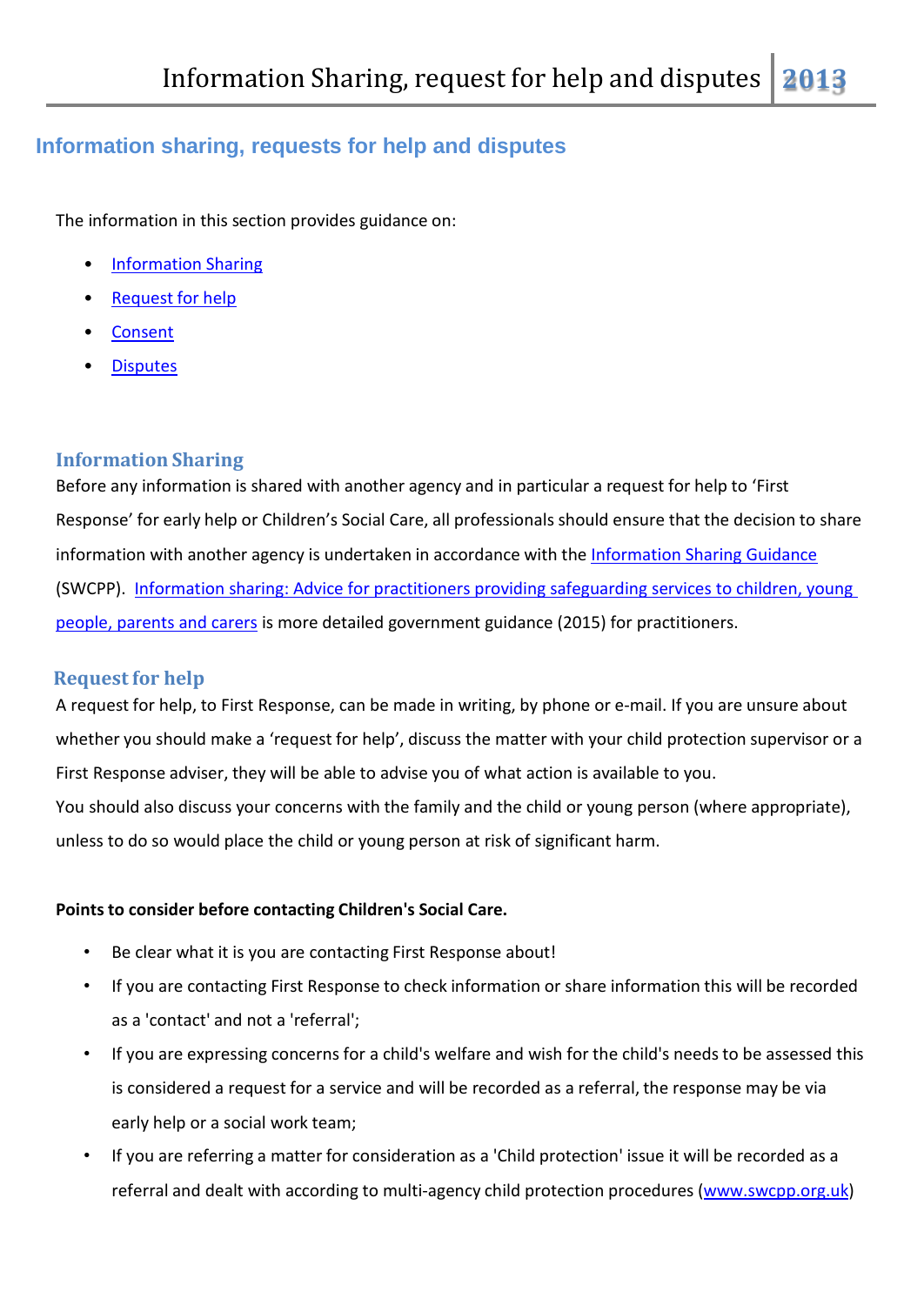#### **Who to make a referral to**

- If the child has an allocated social worker, all enquiries or new information should be directed to him/her. If the matter is urgent and the social worker is not available, the referrer should ask to speak to the duty social worker covering the allocated worker's team OR the referral and information assistant;
- All new requests for help should be directed to First Response who will make further enquiries and pass the request to either the relevant early help service or a social work team when a service is considered necessary.
- Where the referral focuses on disability issues, the Disabled Children Service duty social worker should be contacted;
- If there is an immediate concern out of hours then the Emergency Duty Team should be contacted
- If the child is placed for adoption, all enquiries or new information should be directed to the child's allocated social worker and, in their absence, if the matter is urgent, to the duty social worker for their team. The procedure for managing allegations against foster carers and adopters applies in full

## **Consent**

Referrals to First response for either an Early Help service or a social work service should usually be made with the consent of the parents/ carers of the child/children concerned. Or in some circumstances with the consent of the young person where they are considered to be of sufficient understanding (see Fraser & Bichard guidance).

- Parents/Carers should not only be aware of a request for help being made to First Response but the reasons for the request being made. Ideally parents/carers should be provided with a copy of the completed request for help form so that they are fully aware of the information that is being shared with First Response.
- Where a referral is being made to First Response and the parents/carers have not consented to the referral the referrer should seek the advice of their supervisor prior to making the referral.
- Referrers should advise parents that information will be shared with partner agencies to ensure that appropriate action can be taken in response to the request for help.

It remains possible to override the need for parental consent where there is sufficient concern to warrant this and the decision to do so is clearly documented. The need to seek and gain consent for a referral can be dispensed with only in the following circumstances: